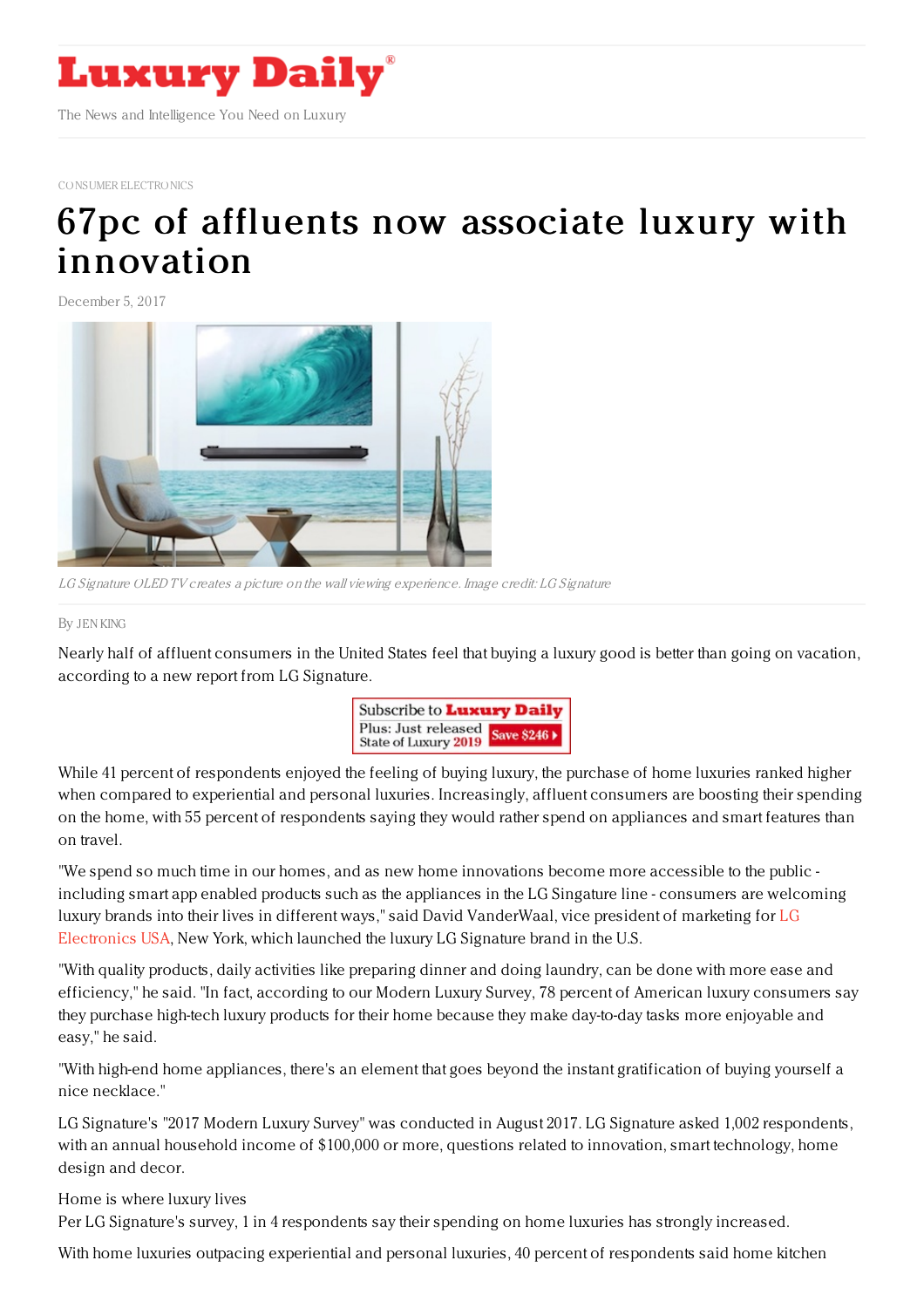appliances were the most important category for their homes. To compare, only 27 percent placed importance on personal luxuries, such as jewelry.

Although experiential travel is extremely popular among affluents, 55 percent of those surveyed feel that their money is better spent on their home instead of a vacation.

This may be because an in-home purchase, such as a smart thermostat, is used again and again, while a trip may create lasting memories and temporarily reduce stress, but it is not as utilitarian.



LG Signature Modern Luxury Survey infographic. Provided with courtesy by LG Signature

Of the 66 percent of respondents spending on their homes, the increase in spend has been put toward high-end kitchen appliances, 4K ultra HD televisions, furniture, home upgrades and other in-home amenities such as as smart technology.

Millennial-aged respondents, those between the ages of 24 and 35, feel that the "most essential element" of a luxury home is smart technologies. Concepts such as smart televisions and voice-enabled artificial intelligence assistants are no longer seen as "nice to have" additions to a home, but rather a necessity.

LG Signature found that 25 percent of millennials have seven or more smart technologies or enabled-products. Older consumers were not far behind though, with 35 percent of respondents having at least one or two smart technology-enabled products.

Sixty-seven percent of respondents also expressed that luxury is now associated more with innovation than it had been five or 10 years prior.

As such, LG Signature, the appliance and consumer electronics maker's high-end line, has developed high-quality products that align with this sentiment.

LG Signature products were designed with a focus on function while also maintaining elements of modern design and includes a range of appliances such as the LG Signature OLED TV, with a super thin "wallpaper" design to create a "picture on the wall" and the LG Signature InstaView Door-in-Door refrigerator that includes a mirrored glass panel that allows the user to peak inside the fridge without opening the door.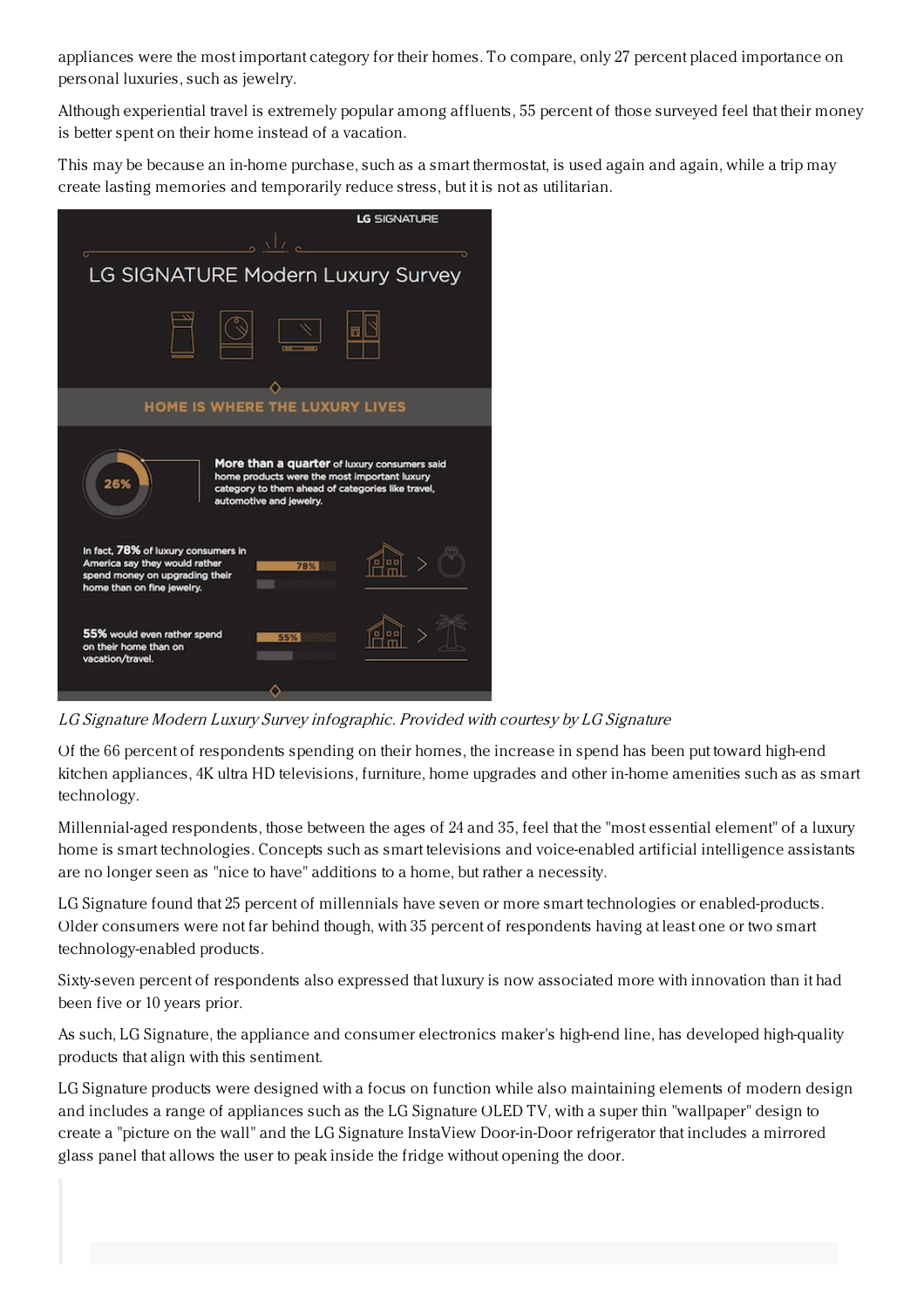It's the perfect house. Need that special something to complete the perfect lifestyle? LG Signature Refrigerator. The family hub of good food, soothing talks and joyful laughter. Link in bio. [#LGSIGNATURE](https://www.instagram.com/p/BcGe9wnlMjG/) #Refrigerator #Fridge

A post shared by LG SIGNATURE (@lg\_signature) on Nov 29, 2017 at 5:41pm PST

Per its survey, 1 in 4 of respondents believe the kitchen is the most important space in a home. Likewise, 56 percent ranked the refrigerator as the top appliance in the kitchen for entertaining.

"Today's consumers prioritize a luxury experience, especially when it comes to their homes," LG's Mr VanderWall said. "They're willing to pay a premium to maintain a certain lifestyle, and that includes how they live day-to-day in their homes, from decor to the latest tech innovations.

"There was a time when personal luxuries like fine jewelry and travel were considered the pinnacle of luxury," he said. "While those items are still valued, the home has become another area in which affluent consumers can elevate their lifestyles."

## Smart luxury

As affluent consumers in the U.S. continue to place importance on luxury goods and appliances, the sector has benefited from combining smart technologies and home luxuries.

Appliance maker Jenn-Air, for example, has added voice control capabilities to its wall ovens, furthering its promise to deliver a seamless cooking experience.